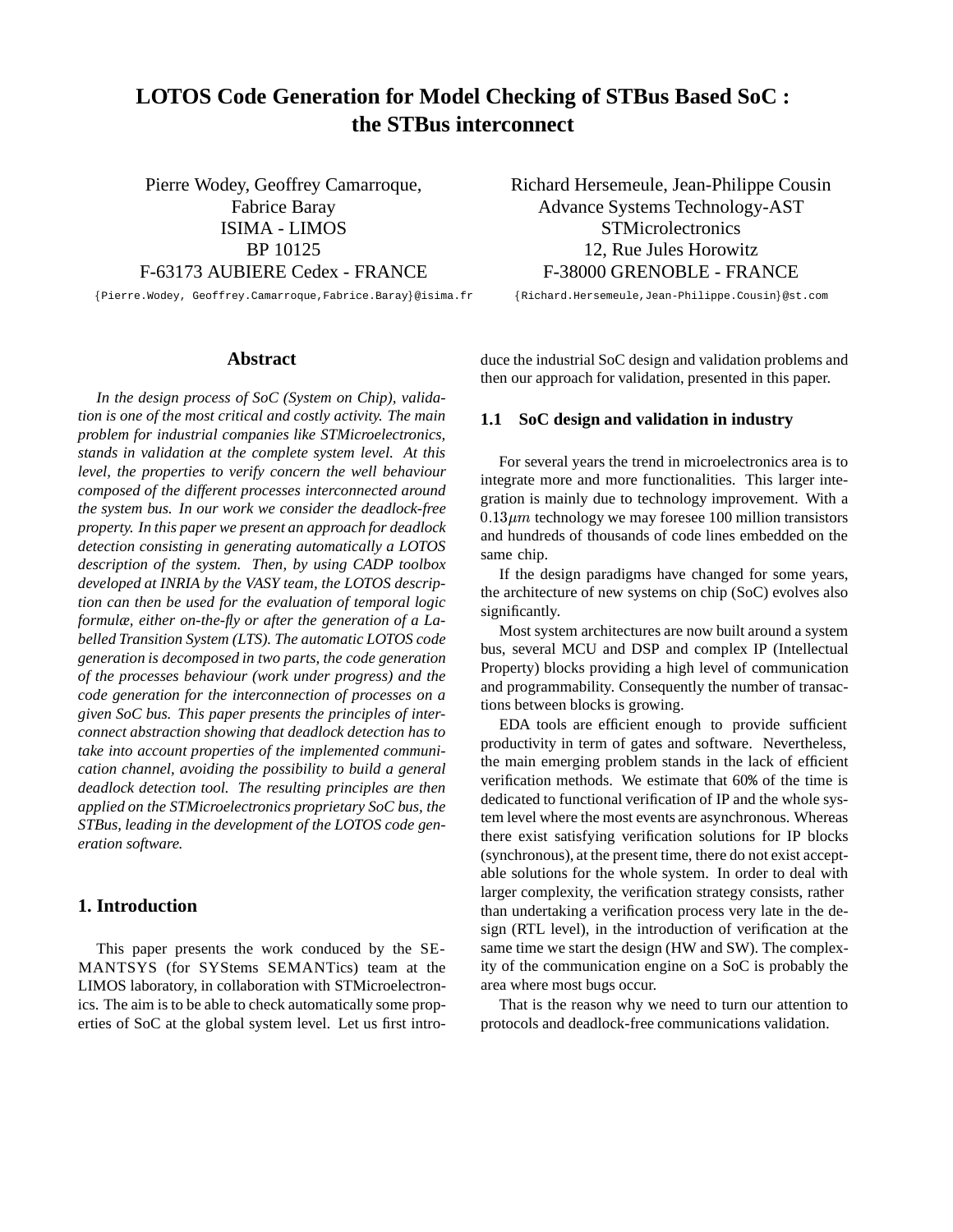Verification and validation also include an economic aspect. We have to take into account that a mask on a  $0.13 \mu m$ costs around 500 K\$. Thus, it is necessary to reduce potential errors, using even more sophisticated technologies, as, for instance, the automatic model checking of the whole system whose first step study is presented in this paper.

# **1.2 Our approach for SoC model checking**

Since 1997, SEMANTSYS team studies the problems of introducing the verification by model checking in Codesign methodologies at the system level [11, 2, 1]. These studies have been lead on general Codesign approaches consisting in architecture exploration and communication synthesis [6].

The main problem pointed out stands in the communication architecture and protocol, whose characteristics highly influence the global system behaviour. The aim of our work consists in generating automatically the verification model of the system and also the temporal logic formulæ to validate the deadlock-free property.

For properties verification, we use the CADP toolbox based on OPEN-CÆSAR [4], developed at INRIA Rhône-Alpes, by the VASY team. This toolbox is based on the notion of Labelled Transition System (LTS) [8], describing the behaviour of the system by means of states and transitions, a transition being labelled by the name of the action performed by the system.

In order to generate the LTS of a system, we will generate at first a LOTOS [7] description of the system. This language being one of the entries of the CADP toolbox and its semantic being clearly and well defined by means of an LTS.

The LOTOS description is generated from the design descriptions of the system, the aim being to use LOTOS as an intermediate format not seen by the designer.

The global structure of the LOTOS code generator is decomposed in two parts :

- the code generator at the top level, instantiating processes and synchronizing them or not, according to a given STBus architecture. This is the part described in this paper ;
- the code generation for the processes behaviour, from a given high level description (existing in the design environment) such as a functional model or, better, a transactional level model (TLM) as, for instance, defined in SystemC [5]. The study of this part is under way and some corresponding perspectives described in the conclusion.

Considering the LOTOS code generation of an interconnect of processes, it is necessary to take into account

 $.13 \mu m$  nel : process blocking or synchronization conditions, atomsome properties of the implemented communication chanicity of bus transactions, etc... This is illustrated in section 2 on a simple example independent of STBus. This section presents different ways of modeling manually a system and gives the main properties to be preserved in a LO-TOS model. One result of this study is that deadlock detection is dependent from the implemented communication channel, and thus avoids to intend to build a more general deadlock detection tool. These principles have then to be applied automatically on an STBus interconnect. Section 2 contains also a short introduction to LOTOS.

Section 3 presents a brief overview of STBus features.

Section 4 and 5 describe the LOTOS code generation for an STBus interconnect, with respect to the principle of section 2. Section 4 presents how to abstract the bus arbitration by considering a single node. Then general STBus functionalities are taken into account in section 5.

# **2. System level abstraction for model checking**

In order to tackle the complexity at the system level, a maximal abstraction of the behaviour is needed. Generally, abstraction is made by the use of a specification language which can be a Formal Description Technique (FDT) such as SDL [10] or LOTOS. But, according to the aim of deadlock detection, the abstract model of the system has to preserve the interesting properties of the real system behaviour. These properties concern :

- the communication channels properties : blocking conditions, atomicity of communication operations and memorization in the channel and access policy of memorized values.
- the asynchronism and non-determinism among processes or tasks due to : the scheduling strategy of operating systems managing software tasks on a given microprocessor and non deterministic interrupt arrivals from the outside world of the system, non constant computing time of processes when data dependant.

In this section we show a simple example of three processes communicating and the problems of abstract modeling. At first, we present the example and the semantic of the implemented system where a deadlock is present. Then we show a SDL and a LOTOS specification of the system and their associated LTS demonstrating that these descriptions do not preserve the right properties of the system to detect the deadlock. Finally, we present a Transaction Level LO-TOS Model of the system whose associated LTS is equivalent to the implemented system one.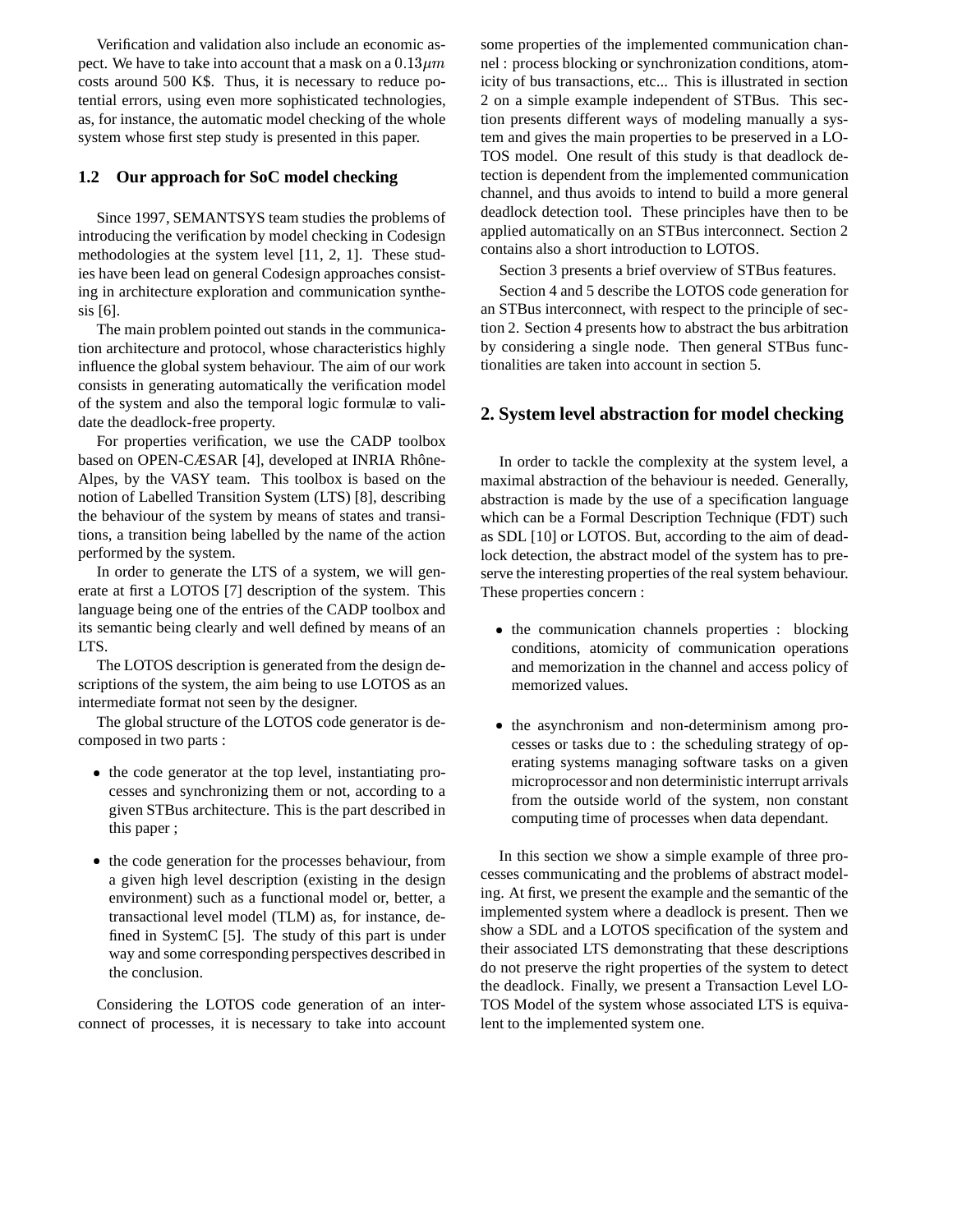# **2.1 Implemented system description**

We consider a simple system composed of three processes named  $A$ ,  $B$  and  $C$ . Each process has an entry queue with infinite capacity, these are named  $Q_A$ ,  $Q_B$  and  $Q_C$ . These processes exchange messages composed by the identification of the sender process  $id_{A}$ ,  $id_{B}$ ,  $id_{C}$ . The communication operations are : write(queue,id), sends a message with identification  $id$  to the queue; read(id), the process reads from its queue the first message if the sender was the process with identification  $id$ .

The properties of the communication channel are :

- non blocking write,
- blocking read when the entry queue is empty,
- blocking read if the head of the queue has not the right identification (this will lead to deadlock),
- a single communication operation, read or write, is atomic, which is not the case of any succession of operations.

The behaviour of the processes is the following :

| Process A :     | Process B:      | Process C :     |
|-----------------|-----------------|-----------------|
| while $true$ {  | while true      | while true{     |
| write(OB, idA); | $read(idA)$ ;   | $read(idB)$ ;   |
| $read(idC)$ ;   | write(OC, idB); | write(OA, idC); |
|                 | $read(idC)$ ;   | write(OB, idC); |
| end Process     |                 |                 |
|                 | end Process     | end Process     |

The behaviour of this system is as follows :

- sequentially : A writes to the queue of B, then B reads from its queue, then B writes to the queue of C, then C reads from its queue, then C writes in the queue of A.
- then a non deterministic behaviour : either C writes into the queue of B before A reads and writes into the queue of B, the system continues on step (1), or A reads from its queue and write into the queue of B before C writes into the queue of B, the system falling in the deadlock state.

The LTS of the implemented system is shown in figure 1 in which the deadlock state is state 11 (state without outgoing transition).

# **2.2 Abstract SDL model**

When considering an abstract model of this system, one can choose to build up a model in SDL. This model is given by figure 2.

According to the SDL semantic, a transition between two states, which corresponds to the reception, computing and



**Figure 1. LTS for the implemented system**

sending of messages, is atomic in the global system behaviour. This means that, for instance, in process  $C$ , the three operations (one read and the two writes) constitute an unique atomic action in the system behaviour. Thus, as shown in the corresponding LTS (see figure 3), there is no deadlock in the system with SDL semantic. This model shows the inadequation of an SDL model due to the non respect of atomicity properties in the channels.



**Figure 2. Processes SDL behaviour**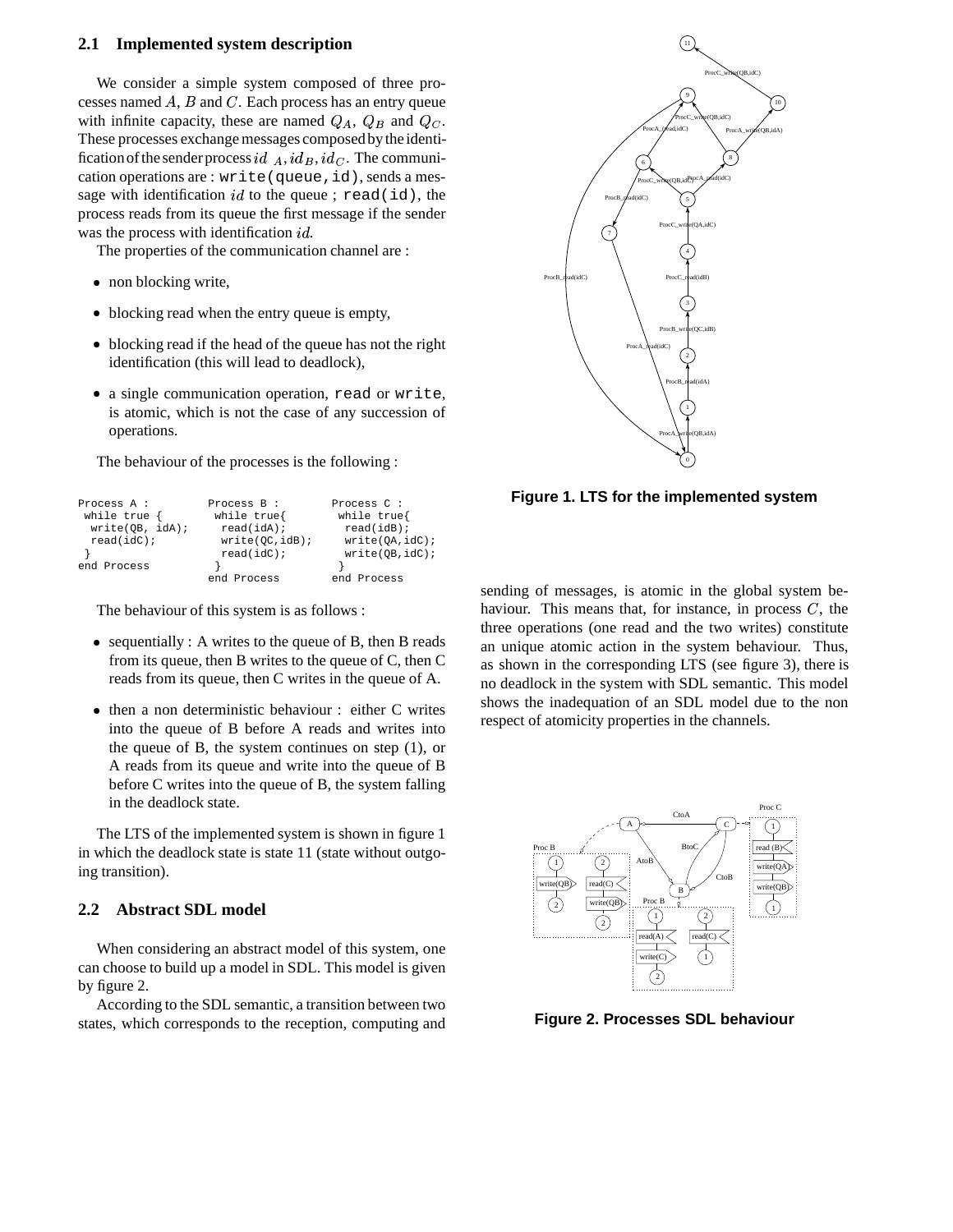

**Figure 3. System LTS with SDL semantic**

# **2.3 Abstract LOTOS model with rendez-vous**

Let us illustrate another problem when considering an abstract LOTOS description in which the queues are no more described and the communication directly modeled by rendez-vous. The LOTOS model is described in figure 4, at the top level three gates are used to synchronize the processes in pair, and the interconnect is shown in figure 5.

Let us shortly introduce LOTOS operators on behaviours B1 op B2 : || the two behaviours are synchronized on all common gates, ||| the interleaving operator (no synchronizations),  $|G1, \ldots, Gn|$ , the two behaviour are synchronized on the listed gates and [] is the nondeterministic choice between B1 and B2. A gate operation can be completed by an offer which is a list of value either forced by !value or free ? variable:type. The synchronization between two behaviours on a gate is performed if the forced values are the same on the two offers or values and free offer type are compatible. The offers are used to transfert data but can also be used to route the information by mean of source and destination identifiers defined by forced value offers. A LOTOS expression can also instantiate (call) a process which has some gates and some parameters. In a process, a recursive terminal call (not followed by any action) consists in iterating the process from the start with eventually new value parameters.

```
Process A [GAB,GCA]:noexit :=
   GAB!idA;GCA!idC;A[GAB,GCA]
endproc
Process B [GAB,GBC]:noexit :=
   GAB!idA;GBC!idB;GBC!idC;B[GAB,GBC]
endproc
Process C [GCA,GBC]:noexit :=
   GBC!idB;GCA!idC;GBC!idC;B[GCA,GBC]
endproc
```
# **Figure 4. Processes abstract LOTOS model**

The semantic of LOTOS rendez-vous between processes induces that :



**Figure 5. LOTOS processes interconnection**

- a communication is done in one atomic action (the write and corresponding read are done atomically);
- the queue QB is replaced by two distinct gates  $GAB$ and  $GBC$ , so process B when refusing the synchronization with A is still able to accept the synchronization with C.

This induces that the global system becomes sequential and any interleaving of actions is avoided. The result is also that no deadlock is detectable with this semantic, as shown in figure 6.



**Figure 6. Abstract LOTOS model LTS**

# **2.4 TLM LOTOS model**

The LOTOS model presented in the previous section does not respect the communication semantic of the implemented system. The aim of this section is build out a LO-TOS model with the same communication semantic, this corresponds to a TLM LOTOS model of the system.

We consider thus a LOTOS model where the queues are instantiated and described by LOTOS processes. When writing into a queue a process perfoms a rendez-vous with FIFO process. Symetrically a process reads from its queue by means of a rendez-vous.

The code of a queue process is shown in figure 7, the data type being ommitted (consend, car, cdr and nil having a common meaning as in LISP for instance). The process has one input gate, one output gate and the memorized messages implemented in a parameter named file (built up as a list), initialized to nil.

The LOTOS specification is shown graphically in figure 8, also including the LOTOS expression. In this version, the processes C has three gates.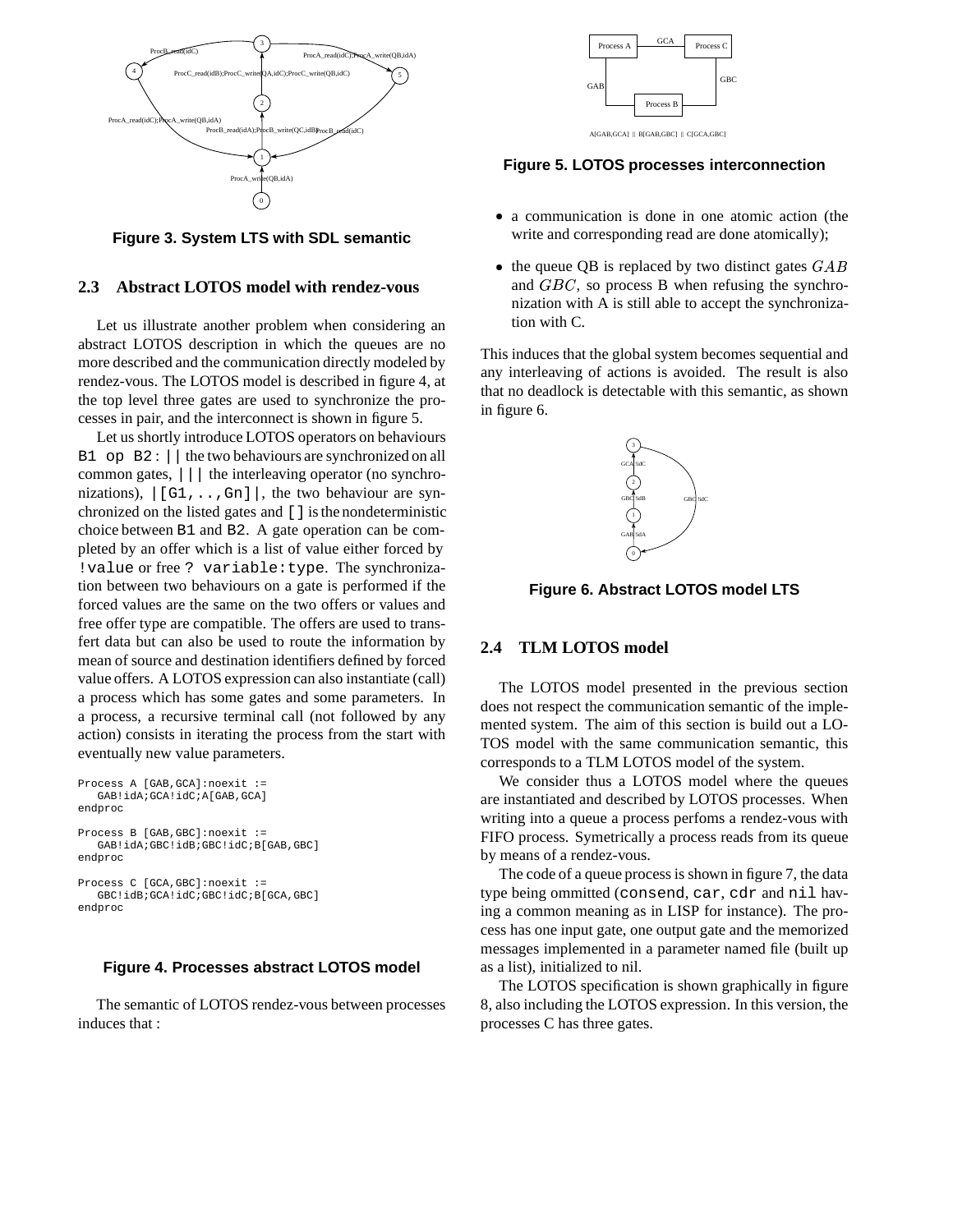

**Figure 7. Queue LOTOS model**



 || (queue[GIN\_B,GA](nil) ||| queue[GIN\_B,GB](nil) ||| queue[GIN\_C,GC](nil))

**Figure 8. LOTOS specification with queues**

The resulting LTS is not shown as it is the same as the LTS of the implemented system shown in figure 1, modulo the labels names.

# **2.5 Conclusion on abstraction**

The different exposed models of the system illustrate that, for deadlock detection, it is necessary to preserve the right channel properties and processes asynchronism. This illustrates also that LOTOS can be used to model a system interconnect with the right channel properties. The right LOTOS model is a Transaction Level Model of the system.

# **3 STBus features overview**

This section presents an overview of STBus features which is illustrated by an example of Set Top Box SoC. These features have to be taken into account in the LO-TOS code generator in order to build up a LOTOS interconnect generator including the well defined abstractions, in the same way as they where described in section 2.

STBus is an STMicroelectronics proprietary On Chip Bus protocol. It is dedicated to high bandwidth systems on chip for applications such as audio/video processing. The STBus interfaces and protocols are closely related to the industry standard developed by the open VCI (Virtual Component Interface) body defined by VSIA. A STBus interconnects components which can be either an initiator (when initiating transactions on the bus by sending requests) or a target (when responding to the requests). The bus architecture is decomposed in nodes (sub-bus in which initiators and targets can directly communicate), internode communications being performed through buffers (FIFOs).

### **3.1 Protocols**

**"Peripheral" protocol (STBus Type 1)** is equivalent to the Peripheral VCI protocol. The peripheral or Type 1 STBus interface is the simplest of the STBus family and is targeted at modules which require a low complexity medium data rate communications path with the rest of the system. This typically includes standalone modules such as general-purpose input/output or modules which require independent control interfaces in addition to their main memory interface.

**"Basic" protocol (STBus Type 2)** is equivalent to the Basic VCI protocol. The Type 2 interface increases the performance and functionality of the STBus port, it supports all type 1 functionalities and adds split transactions and the ability to support all transactions including compound operations, source labeling and some priority and transaction labeling. It is aimed at devices which need high performances but do not require the additional system efficiency associated with shaped request/response packets or the ability to re-order outstanding operations to improve performance.

**"Advanced" protocol (STBus Type 3)** is equivalent to the Advanced VCI protocol. The Type 3 supports all type 1 and 2 functionalities, while enabling increasing significantly system/interface performances. This is enabled through support of a more efficient packet protocol (the number of cells might differ between request and response), and allowing the system to reorder operations. It allows performance improvements either by allowing more operations to occur concurrently, or by rescheduling the operations more efficiently.

#### **3.2 Components**

Associated with those protocols, hardware components have been designed in order to build complete reconfigurable interconnections between Initiators and Targets. A toolkit has been developed around this STBus (graphical interface) to generate automatically Top level backbone, Cycle accurate High level model generation, way to implementation, bus analysis (latencies, bandwidth), bus verification (protocol and behavior).

An STBus system includes three generic components as skeletons :

- Switch or node : it arbitrates and routes the requests and optionally, the responses. It can be crossbar, to full cross-bar, implement filtering features, initiator/target priority management...
- Converter or bridge domain : it converts the request from a protocol to another ("basic" to "advanced"). Each component is configurable to implement specific features : bus size, ordering support...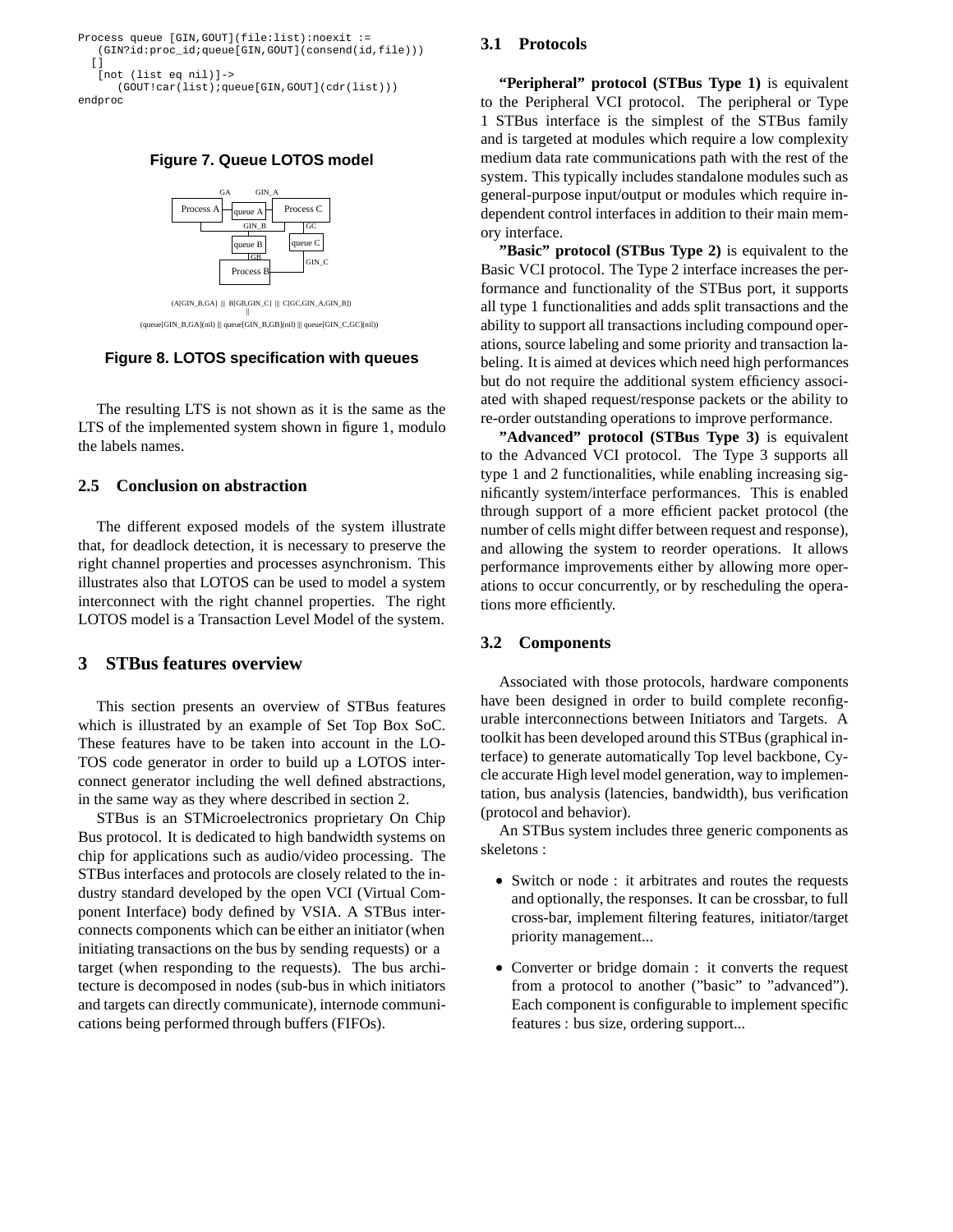• Size Converter: it is used between two buses of same type but of different widths. It includes buffering capability.

# **3.3 STBus interconnection example**

Definition of STBus interconnect must take non trivial criteria such as performance constraints, initiators process constraints, type and size constraints, floorplan constraints... Figure 9 is an example of a complete System On Chip designed for Set Top Box application. It is composed of different nodes and buses interconnected by means of FI-FOs or type converters.



**Figure 9. Set Top Box STBus based SoC**

Interconnect clearly appears to be one of the critical part of the SoC, this bottleneck will certainly increase in next systems on-chip generation. Many efforts have been done to improve on chip bus architectural exploration, design process and verification around those fields. Verification challenges for complex On Chip Bus such as VCI based STBus will require more efficient methodologies than simulation. This is why in next few years formal methods should be used intensively.

# **4 TLM LOTOS model for single node system**

Let us at first explain that for the LOTOS model of a STBus interconnect, we concentrate, at this point of our study, on the synchronizations and routing of messages. We will thus not consider data messages or operations, but just source (initiator) identifier and destination (target identifier). Thus all communications on the STBus are gate action with offer composed of four field GATE ! SN! I!dN! T being respectively the source node number, the initiator number, the destination node number and the target number.

One can notice that in type 3 protocol, there is one additional field named tid, the packet identification number.

We consider a single node system constituted by a  $n_I$ initiators and  $n_T$  targets, all of type 2 protocol. We describe the different abstractions made on the arbitration strategies and on the communication phases (request/grant).

# **4.1 Arbitration strategy abstraction**

The STBus can implement various strategies of arbitration and allows to change them dynamically. Arbitration is used when multiple initiators (resp. targets) simultaneously request (resp. response request) access on the bus in order to choose one of them by granting it.

One can notice that when a single process requests access on the bus, it is granted independently from the arbitration strategy.

When considering the asynchronism among processes, they may, non-deterministically request acces on the bus either simultaneously (case 1), or in any given order (case 2). When requesting simultaneously the arbitration strategy will determine one order, which is included in the orders of case 2.

Consequently, the generated LOTOS model will not implement the arbitration strategy, it just implements the non deterministic choice of granting one of the requesting processes. The corresponding LTS will thus cover all the orders of request arrivals and also be arbitration-strategy independent for the simultaneous requests.

# **4.2 Single node communications**

In a node, a communication between one initiator and a target is performed in several steps :

- 1. a request/grant step between the initiator and the node, corresponding to an atomic rendez-vous operation of the system,
- 2. the transfer by the node of the request to the target,
- 3. a response-request/grant between the target and the node,
- 4. the transfer by the node of the response-request to the initiator.

To generate the LOTOS model we have studied two possibilities, the first named channel-oriented in which a channel process is modeled and the second named systemoriented. We compare these two approaches by means of an example.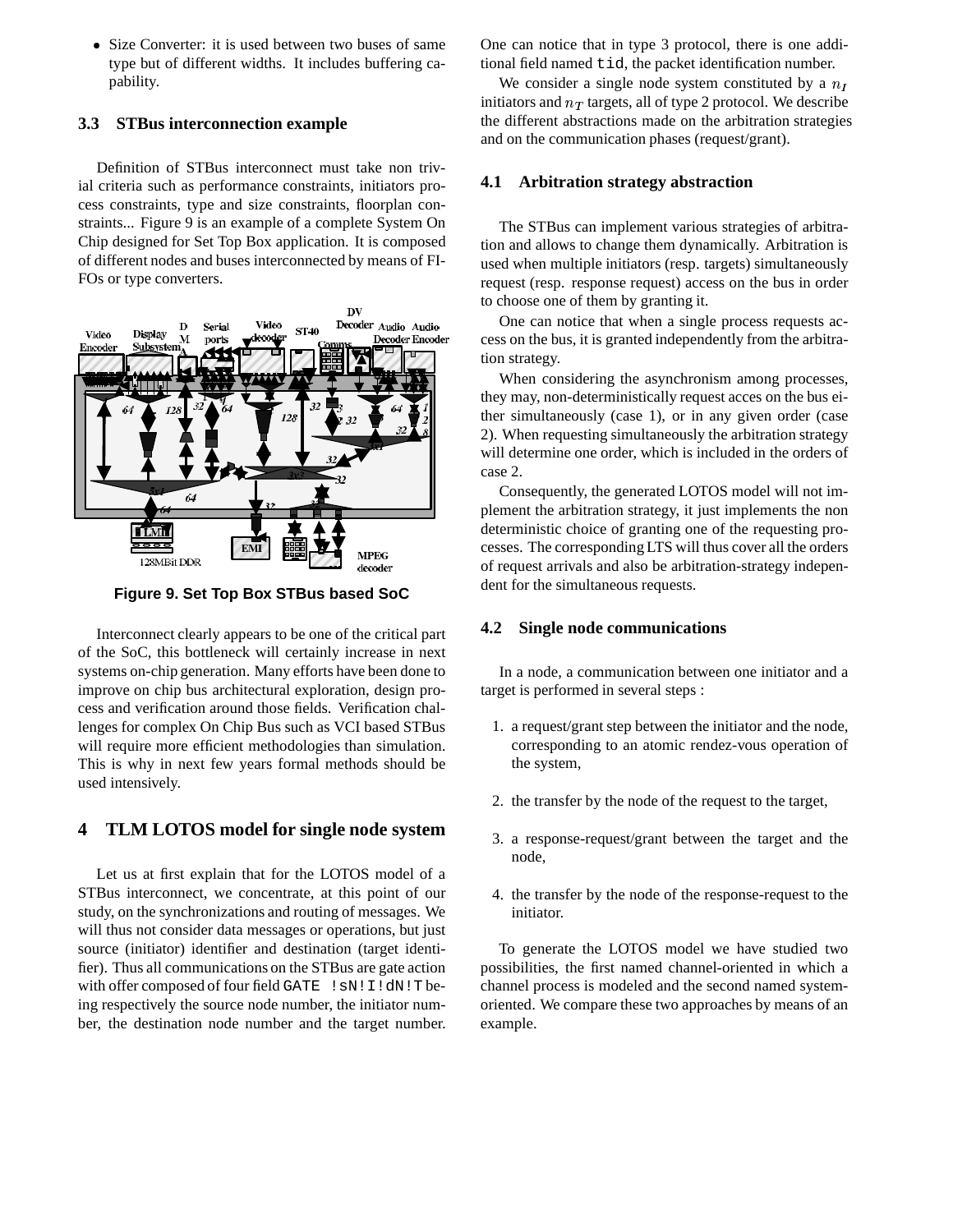#### **4.3 Channel-oriented model**

In this model the four communication steps are generated as four atomic operations between the initiators/targets and two processes named respectively ARB (for abstract ARBiter) for the requests and  $r$ <sub>ARB</sub> for the responserequests.

Figure 10 shows the structure of the LOTOS specification, where processes are interconnected by means of four gates, each dedicated to a given communication step.

All initiators and targets are interleaved, there is no direct synchronization, but each is synchronized with the two abstract arbiters (interleaved) on their common gates. The LOTOS description is given by the following LOTOS expression :

```
( INI_1[I_req,I_r_req] ||| INI_2[I_req,I_r_req]
    INI_3[I_req,I_r_req] || | TAR_1[I_req,T_r_req]||| TAR_2[T_req,T_r_req] ||| TAR_3[T_req,T_r_req]
)
\|(ARB[I_req, T_req] ||| r_ARB[I_r_req,T_r_req])
```
The behaviour of an abstract arbiter, a request arbiter for instance, consists in accepting a request from a given initiator and transferring it to the corresponding target before accepting another request.

We have generated the LTS in which any initiator can comunicate with any target, the internal behaviour consisting in waiting for the response before sending another request. The associated LTS, which is not shown, is composed of 151 states and 328 transitions.



**Figure 10. Channel-oriented model of example node**

#### **4.4 System-oriented model**

In the system oriented model we consider direct rendezvous between a given initiator and a target. As an arbiter (for request or response) transfers sequentially the information before accepting another request, the two steps are atomic in the arbiter point of view. It is also the same when considering an initiator or a target.

In this point of view, the abstract arbiter processes are omitted, as shown in figure 11.

The initiators are interleaved and this behaviour synchronized with the interleaved targets, as described by the following LOTOS expression :

```
INI_1[I_req,I_r_req] || | INI_2[I_req,I_r_req]\texttt{INI_3[I_req,I_r_req]})| \ |( TAR_1[I_req,T_r_req] ||| TAR_2[T_req,T_r_req]
 ||| TAR_3[T_req,T_r_req]
\lambda
```
With the same initiator and target processes as for the channel oriented model, the corresponding LTS is composed of 15 states and 46 transitions.



**Figure 11. System oriented model of example node**

### **4.5 Conclusion on the single node model**

The results of the two approaches indicate that the LTS obtained by the system-oriented model is about 10 times smaller than that of the channel-oriented model.

The question is about the semantic of the two models regarding the implementation of the system. The difference between these two versions stands in the fact that a request and a response can both transit on the bus. As simultaneous actions are interpreted as non deterministic sequential actions in the LOTOS semantic, we have the two following behaviours : in the *channel-oriented* model, there is an interleaving between two sequences of two actions (thus three states), producing a part of LTS composed of 9 states ; in the *system-oriented* model, the interleaving is between two sequences of one action (thus two states), producing a part of LTS composed of 4 states.

In the system oriented model, the bus internal actions are omitted, and the four states describe the four possible states of the interconnected processes. In the channel oriented model, some states correspond to internal bus states, real processes states are those following two request steps or two response steps. In the set of 9 states, only four states have this property.

So when considering the system validation, rather than bus validation, we have to consider the system oriented model which describes all the interesting processes states and system executions.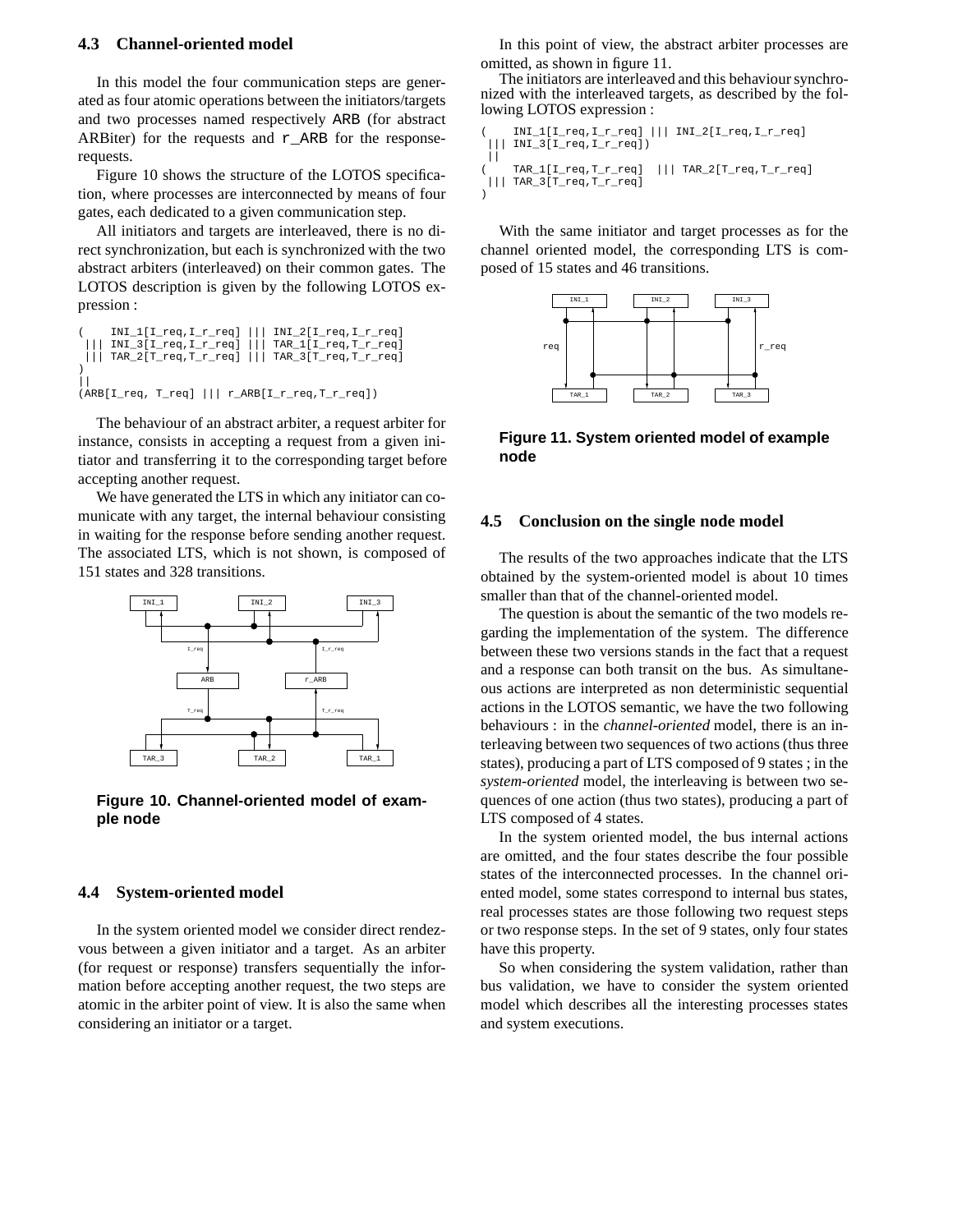# **5 LOTOS TLM model for general STBus**

Let us consider a STBus interconnect, composed of :

- 1. *n* nodes, named  $N_1, \dots, N_n$ ,
- 2. each node  $N_i$  is composed of  $nI_i$  initiators, named  $I_{i,1}, \dots, I_{i,nI_i}$ , and  $nT_i$  targets, named  $T_{i,1},\,\cdots,\,T_{i,nT_i},$
- 3. inter-node communication links, represented by the set of pairs  $FT \subseteq \{1, \dots, n\}^2$ , such that  $(i, j) \in FT$ means there is a communication from node  $N_i$  to node  $N_j$
- 4. for each inter-node communication  $ft = (i, j) \in FT$ , let  $s(ft)$  be the size of the internode FIFO,
- 5. for each node  $N_i$ , we consider the destination nodes set  $DN(i)$  =  $\{j \in \{1, \cdots, n\}/(i,j) \in D\}$ FT} and source nodes set  $SN(i) = \{j \in \mathbb{C}\}$   $\{1, \dots, n\} / (i, i) \in FT\}$

At first we consider the basic STBus interconnect. The size converters and protocol type converters will be considered later.

#### **5.1 Basic STBus interconnect**

The LOTOS model of a given STBus interconnect instantiates processes corresponding to initiators, targets and internode FIFOs. The LOTOS expression describes the synchronizations on gates between these processes.

In a given node, the initiators are interleaved together, and are synchronized with the targets (interleaved on their side). We name REQ\_i the LOTOS request gate of node  $N_i$ , and R\_REQ\_i the response request gate of node  $N_i$ .

The LOTOS behaviour of the internode FIFO is always the same, only the size of the FIFO is parameterized at the instantiation. An internode FIFO from node  $N_i$  to node  $N_j$ is synchronized with the initiators of node  $N_i$  and the targets of node  $N_j$  for the requests and for the responses. It is seen as a target for node  $N_i$  and an initiator for node  $N_i$ . An internode FIFO is composed of two internal FIFOs of same size, one for the requests and one for the responses.

As the FIFOs are synchronized separately on the two nodes, the global topology is, in the general case, not linear and cannot be expressed in LOTOS by using the same request and response gates as those used between initiators and targets in a node (i.e. REQ\_i and R\_REQ\_j...). Thus it is necessary to define a specific gate for each destination and source node. We name FIFO\_i\_j, the FIFO for the internode communication from node  $N_i$  to node  $N_j$ . Such a FIFO has four gates :

- S\_REQ (request) and S\_R\_REQ (response) for the synchronizations with the initiators of node source  $(N_i)$ in the example),
- D\_REQ (request) and D\_R\_REQ (response) for the synchronizations with the targets of destination node  $(N_j$  in the example).

Each node  $N_i$  has following LOTOS gates :

- $\bullet$  REQ\_i\_i\_j and R\_REQ\_i\_i\_j for each  $j \in$  $DN(i)$ , being the request and response gates in node  $N_i$  (connected to the initiators of  $N_i$ ) for the communications from node  $N_i$  to  $N_j$  and to S\_REQ and S\_R\_REQ of the buffer FIFO\_i\_j,
- $\bullet$  REQ\_i\_j\_i and R\_REQ\_i\_j\_i for each  $j \in$  $SN(i)$ , being the request and response gates in  $N_i$ (connected to the targets of node  $N_i$ ) for the communications from node  $N_j$  to  $N_i$  and to D\_REQ and D\_R\_REQ of the buffer FIFO\_j\_i.

Figure 12 illustrates the case of a system composed of two nodes  $N_1$  and  $N_2$ , each constituted by two initiators and two targets, and internode communication from  $N_1$  to  $N_2$  and from  $N_2$  to  $N_1$ .



**Figure 12. Two nodes LOTOS model**

The interface of the processes of node  $N_i$  are :

- the initiators have gates REQ i, R\_REQ i and  $\forall j \in$  $DN(i)$ , the gates REQ  $i$   $i$   $j$  and R REQ  $i$   $i$   $j$ , this list of gates is called  $GI(Ni)$ , for Initiator gates of node  $N_i$ ,
- the targets have the gates REQ\_i, R\_REQ\_i and  $\forall j \in$  $SN(i)$ , the gate REQ\_i\_j\_i and R\_REQ\_i\_j\_i, this list of gates is called GT(Ni), for target gates of node  $N_i$ .

Figure 13 shows the LOTOS description of a general STBus interconnect.

#### **5.2 Protocol types and bus sizes**

In the previous section we did not consider the protocol types and bus sizes. The protocol types of processes and the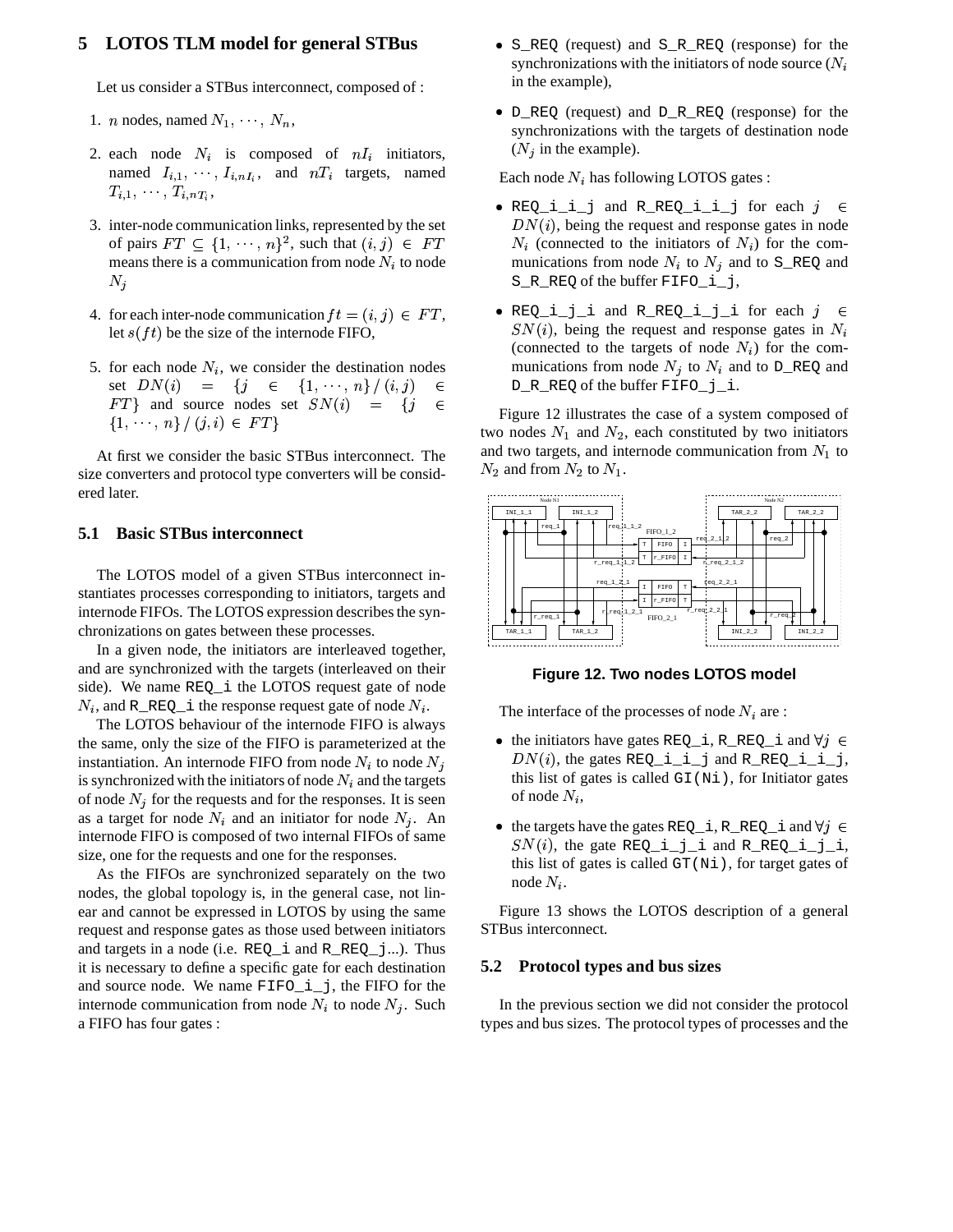```
/* nodes : initiators and targets */
(
   /* Node N1 */
   ( \begin{array}{ccc} (\mathtt{I\_l\_l}\allowbreak(\mathtt{SI}\allowbreak(\mathtt{N1})\allowbreak) & || \hspace{.06cm} || \hspace{.06cm} \ldots & || \hspace{.06cm} || \hspace{.06cm} \mathtt{I\_l\_nll}\allowbreak(\mathtt{GI}\allowbreak(\mathtt{N1})\allowbreak) \end{array})|[REQ_1, R_REQ_1]|
       (T_1_1[T(T(N1))] | | ... | | T_1_T[T(T(N1)]))||| ... |||
   /* Node Ni */
   ( \begin{array}{ccc} (\mathbb{I}\_{i}\_{1}[GL(Ni)] \mid || & \ldots \mid || & \mathbb{I}\_{i}\_{n}[GL(Ni)] ) \end{array}|[REQ_i, R_REQ_i]|
      (T_i_1_T[T(T_i, i)] | | ... | | T_i_T[T(T_i, i)]||| ...|||
   /* Node Nn */
   ( (\mathop{\mathtt{In\_l}}\nolimits[\mathop{\mathtt{GI}}\nolimits(\mathop{\mathtt{Nn}}\nolimits)) \mid || \ldots ||| \mathop{\mathtt{In\_m}}\nolimits[\mathop{\mathtt{GI}}\nolimits(\mathop{\mathtt{Nn}}\nolimits))|[REQ_n, R_REQ_n]|
      (T_n_1[GT(Nn)] | || ... ||T_i_nTn[GT(Nn)] ))
/* synchonized on all common gates with internode FIFOs */
||
(/* for all (i,j) in TF = {(i1,j1), ..., (ik,jk)} */
  FIFO_i1_j1[REQ_i1_i1_j1, R_REQ_i1_i1_j1,
            \verb"REQ_jl_i_l_j, \verb"R_reQ_jl_i_l_jl](s(i),jl),nil, nil)||| ...|||
  FIFO_ik_jk[REQ_ik_ik_jk, R_REQ_ik_ik_jk,
            REQ_jk_ik_jk, R_REQ_jk_ik_jk](s(ik,jk), nil nil)
)
```
# **Figure 13. General LOTOS expression**

converters (size or protocol type) may have an influence on the global system behaviour.

At first let us consider the size converters. When a given initiator communicates with a target with different bus size, a converter is introduced in order to split packets or merge packets. But the overall operation is still atomic on the bus, and especially for these two processes. Thus, the size converters are not generated in the LOTOS abstract model, but rather all the processes communicating directly with the greatest bus size on single rendez-vous.

Secondly, the protocol type 2 and 3 have different behaviour :

- type 2 protocol preserves the order of requests and responses. One constraint is that, when communicating with a given target, an initiator cannot send a request to a new target until it has received all the responses from the current target. The unresponded requests are called "pending requests", and this constraint is controlled by a pending request controller ;
- a given type 2 target is assumed to send the responses in the same order as the requests arrival order ;
- in type 3 protocol, the order of responses may not be guaranteed, and an initiator can communicate with any target, even if it has not received all the responses from a previous one ;

Two nodes may be of different protocol types, type 2 and type 3 for instance, and then a type converter is used :

 a converter from type 2 to type 3 has to transform the type 2 request packets by adding a "tid", and reorder (by memorization) the type 3 responses to generate the responses for the type 2 initiator ;

 a type 3 to type 2 converter consists in deleting the tid (ie transaction identifier) of type 3 requests and regenerating the tid on the type 2 responses (coming in order) for the type 3 initiator.

In order to model the behaviour of the system with respect to these properties, the generated LOTOS model has the following additional properties :

- a type 2 initiator process is completed with a pending request controller (PRC) LOTOS process, synchronized on all its gates. Thus in the node, the requests and responses are performed on a rendez-vous between 3 processes (initiator/target/pending request controller). The PRC process just counts the requests and responses for a given target, and allow or not the initiator to communicate with a new target ;
- $\bullet$  in a given  $N_i$  type 2 node, the source internode buffers (for incoming requests from node  $N_j$ ), are also considered as initiators and, thus, synchronized with their own PRC ;
- in the same way, a type 3 to type 2 converter is considered as an initiator in the type 2 node and, thus, synchronized with its own PRC ;
- we have modeled a type 2 to type 3 converter, parameterized by the size of the FIFOs, and it replaces an internode FIFO presented in the general STBus case ;
- a type 3 to type 2 converter is modeled by a specific process.

### **5.3 Pending request controller for type 2 protocol**

Let us consider a node  $N_i$  with  $nI_i$  initiators, and  $DN(i)$ the destination nodes and  $DS(i)$  the source nodes. Each initiator  $I_{(i,k)}$  is synchronized on all its gates with its own PRC process. An initiator PRC of node  $N_i$  is named PRC\_I\_i, the gates of the process depending on the node. Each incoming FIFO, FIFO<sub> $j$ </sub> i from node  $N_i$  to the current node  $N_i$ , is synchronized on its gates REQ\_D and R\_REQ\_D with its own PRC. A FIFO PRC is named PRC\_FIFO.

The profile of the PRC<sub>II</sub> process of node  $N_i$  is defined by :

- the gates REQ\_i, R\_REQ\_i and the gates  $\texttt{REQ\_i\_i\_j}$  and  $\texttt{R\_REQ\_i\_i\_j}, \forall\, j\, \in\, DN(i)$  ;
- and the parameters init, initiator number in the node, node the node number, last\_target and last\_node the identification of the last or current target with which the initiator communicates and